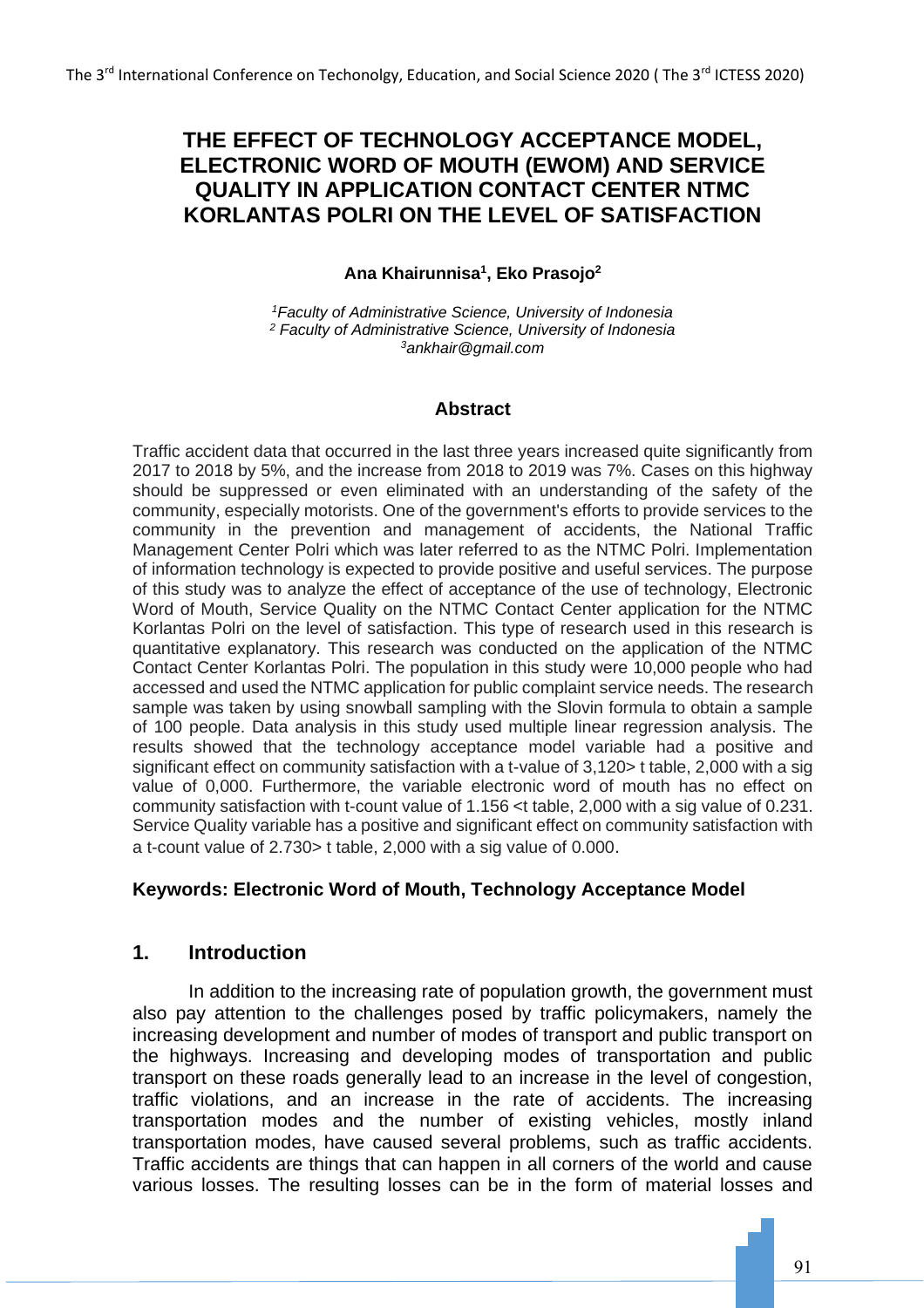casualties. Therefore, the government needs to consider the problems that occur on the highway carefully. Serious measures are taken to reduce the number of traffic accidents and losses that are feared to increase from year to year. Traffic accident data that occurred in the past three years. The data illustrates a significant increase in traffic accident cases from 2017 to 2018 by 5% and an increase from 2018 to 2019 by 7%.

Cases on this highway should be suppressed or even eliminated with an understanding of the community's safety, especially motorists. Understanding safety should be for the rider himself and protect security and safety for family and others. Therefore, to examine the problems that arise, the government tries to provide information services to provide information to road users who feel disturbed and impact congestion and traffic accidents at some points and increase community satisfaction in handling traffic violations and accidents.

One of the government's efforts to provide services to the community in the prevention and management of accidents, the National Police Traffic Management Center was formed which was later referred to as the NTMC Polri. NTMC is an information and communication control center that integrates information systems to five stakeholders, namely the National Police, the Ministry of Public Works, Transportation, Industry, and Technology Research. NTMC Polri is part or subsystem of the Police Technology Management System (SIMTEKPOL). All actual information about traffic which is the output of NTMC is collected, processed, and conveyed to interested parties and coordinated as material for handling problems.

People in the digital era now need excellent service where the flow of information runs fast. Therefore, the NTMC Polri made innovations and changes so that the service process could be faster and more effective for public acceptance. This innovation is in the form of the NTMC Contact Center application which provides services to the public to report traffic incidents directly to the NTMC Contact Center application.

Information technology is expected to provide positive and useful services. The long and continuous process proves that the implementation of this information technology is not easy. With this technology, it is expected that public satisfaction with the services in the NTMC Contact Center application can increase.

Community satisfaction is a very important factor and can ensure the success of a business entity because people are the users of the products produced. The level of community satisfaction can be seen from the comparison between the services received by the community and the expectations for the services provided. If it is below expectations, people will be very disappointed. If the service is in line with expectations, the community will be satisfied.

Therefore, the National Police's NTMC must be able to fulfill the wishes and wishes of the community in order to achieve the satisfaction expected by the community. Community satisfaction can be realized by providing quality services to its users. Quality service can be evaluated by the community itself from how the service provider provides a service. Another evaluation can be seen from how much gratitude the service provider received. Therefore, service providers need hard enough efforts to improve the quality of the services to be provided in order to meet community satisfaction. So, the quality of a service is something that must be observed by the service provider industry in order to successfully carry out community satisfaction.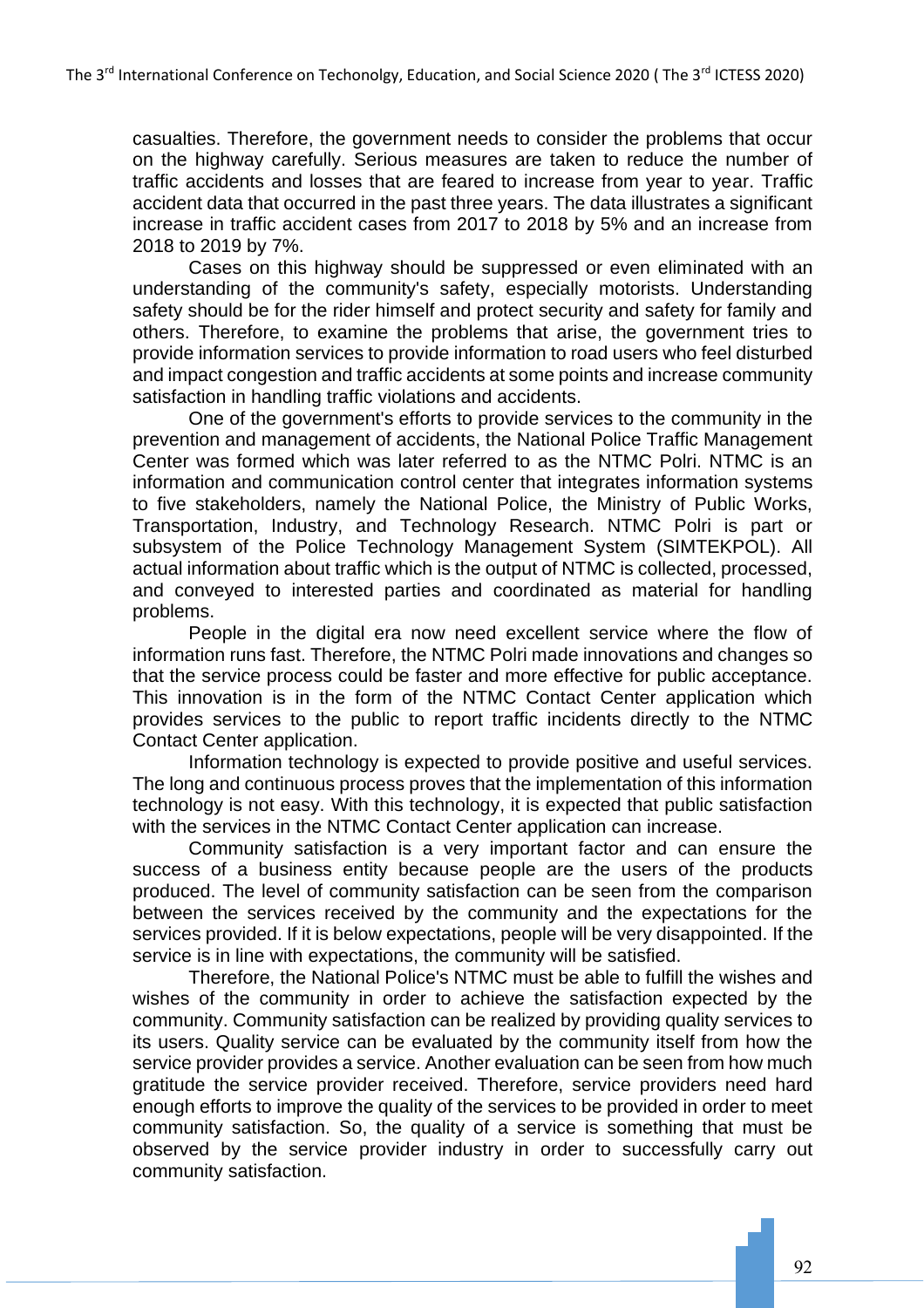The level of satisfaction is influenced by several factors, namely acceptance of the use of technology and quality of service. Several approaches to understanding the acceptance of technology use are the Technology Acceptance Model (TAM) and the Electronic Word of Mouth (EWOM). TAM is a model that links cognitive beliefs with individual actions and attitudes towards technology acceptance. Then TAM is used to see how far the level of public interest is in welcoming data technology which results in perceived convenience for users. TAM explains and estimates the extent of society's acceptance of technology.

EWOM is a positive or negative statement made by potential people, real people, about a product or company that can be accessed by many people or institutions via the internet (Hennig-Thurau, et al., 2004). eWOM is a venue or a place that is very important for the public to give their opinion and is considered more effective than WOM because of its level of accessibility and wider reach than traditional WOM which uses offline media (Jalilvand, 2012). With the recommendations or reviews given by other people in a sharing review platform or community, it will undoubtedly be able to influence people's decisions to use a product.

This study aimed to examine the impact of acceptance the use of technology, electronic word of mouth, quality of service on the application NTMC Contact Center on the level of satisfaction.

## **2. Literature Review**

## **2.1. Community Satisfaction**

Satisfaction is a condition experienced by society after using a service. The community can compare the services they expect with the services received by the community. The notion of satisfaction itself describes the level of a person's feelings after getting service and compares his expectations with the service received (Porwati, 2020). If the service is below the expectations of the community, the community will be disappointed. Likewise, if the services provided are in accordance with expectations, then the community will be satisfied. People who are satisfied will use these services for a long time, are less sensitive to the price given, and provide good recommendations to other users.

Community satisfaction is a very important factor to ensure the success of a service, because people are the users of the services produced. This statement is reinforced by the statement by Hoffman & Bateson, (1997), namely: "Without customers, the service firm has no reason to exist". The definition of community satisfaction according to Mowen, (2015): "Customers satisfaction is defined as the overall attitudes regarding good or service after its acquisition and uses". Therefore, business entities are required to fulfill the wishes and wishes of the community so that they can achieve the satisfaction desired by the community.

According to Faiz and Sitti Saleha, (2014) the dimensions of community satisfaction can be divided into 2 types, among others:

- 1. Satisfaction refers to the application of ethical signals and standards of police work services. Satisfaction defined includes evaluation of satisfaction in terms of:
	- a) Relationship between police and society,
	- b) Convenience of society,
	- c) Freedom to make choices,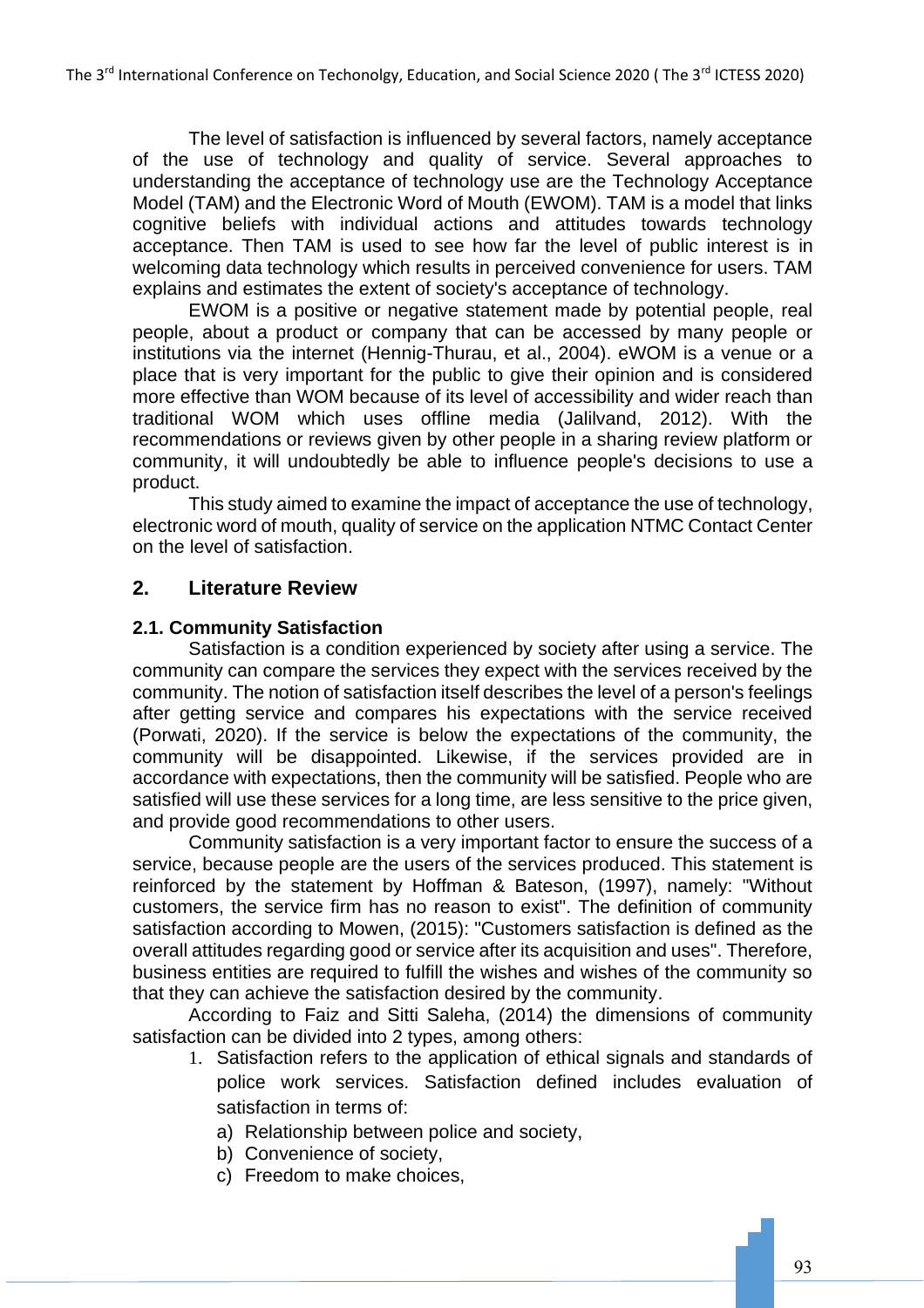- d) Knowledge and technical competence (scientific knowledge and technical skills),
- e) Service effectiveness.
- 2. Satisfaction refers to the application of all police service requirements. A service is considered acceptable if the application of all police requirements can relieve sufferers. The dimension of good police service is what follows:
	- a) Availability of police services (available),
	- b) Fairness of police services (appropriate),
	- c) Continuity of police services (continue),
	- d) Recipients of police services (acceptable),
	- e) Achievement of police services (accessible),
	- f) Affordability of services Police (affordable),
	- g) Police service efficiency (efficient),
	- h) Police service quality (quality).

### **2.2. Technology Acceptance Model**

TAM is a form of technology application that adopts the Theory of Reasoned Action (TRA) from Fishbein & Ajzen (1975) which is used to see how much public acceptance is in welcoming data technology. TAM was formed to explain how the community or users can welcome a technology. TAM also details what factors can affect the acceptance of a technology in the data system.

According to Davis et al., (1989) TAM estimates the acceptance of technology use comes from 2 (two) cognitive factors, including perceived usefulness and perceived ease of use (Yavie, 2019). Thus, acceptance of the use of the system can be seen from the ease with which people use a system. Acceptance indicators for TAM include: External Variables, Perceived Ease of Use, Behavioral Intention to Use, Actual System Use, Perceived Usefulness), Attitude Toward Using, Perceived Ease of Use, Behavioral Intention to Use, Use of the System by Factual (Actual System Use), Perceived Usefulness, Acceptance (Acceptance). If these indicators are met, the technology can meet the reduced use factor and the benefits have been achieved (Yafie, 2020).

#### **2.3. Service Quality**

According to Tjiptono & Chandra (2011: 164), the concept of quality is thought to be like the dimensions of the integrity of a product or service, which consists of concept quality and conformance quality. Concept quality is the use in a particular way of a product or service; quality conformity is a dimension of how much conformity between a product or service with the requirements or quality details that was inaugurated.

Therefore what is meant by quality is when some factors can fulfill customer dreams such as a statement about quality by Goetsch and Davis in Tjiptono & Chandra (2011: 164), "Dynamic conditions related to products, services, human resources, processes, and the environment. meet or exceed expectations ". The first research (Parasuraman, 2014) has successfully identified ten important factors or dimensions that ensure service quality:

1. Reliability (reliability) is expertise in distributing the promised services carefully and reliably.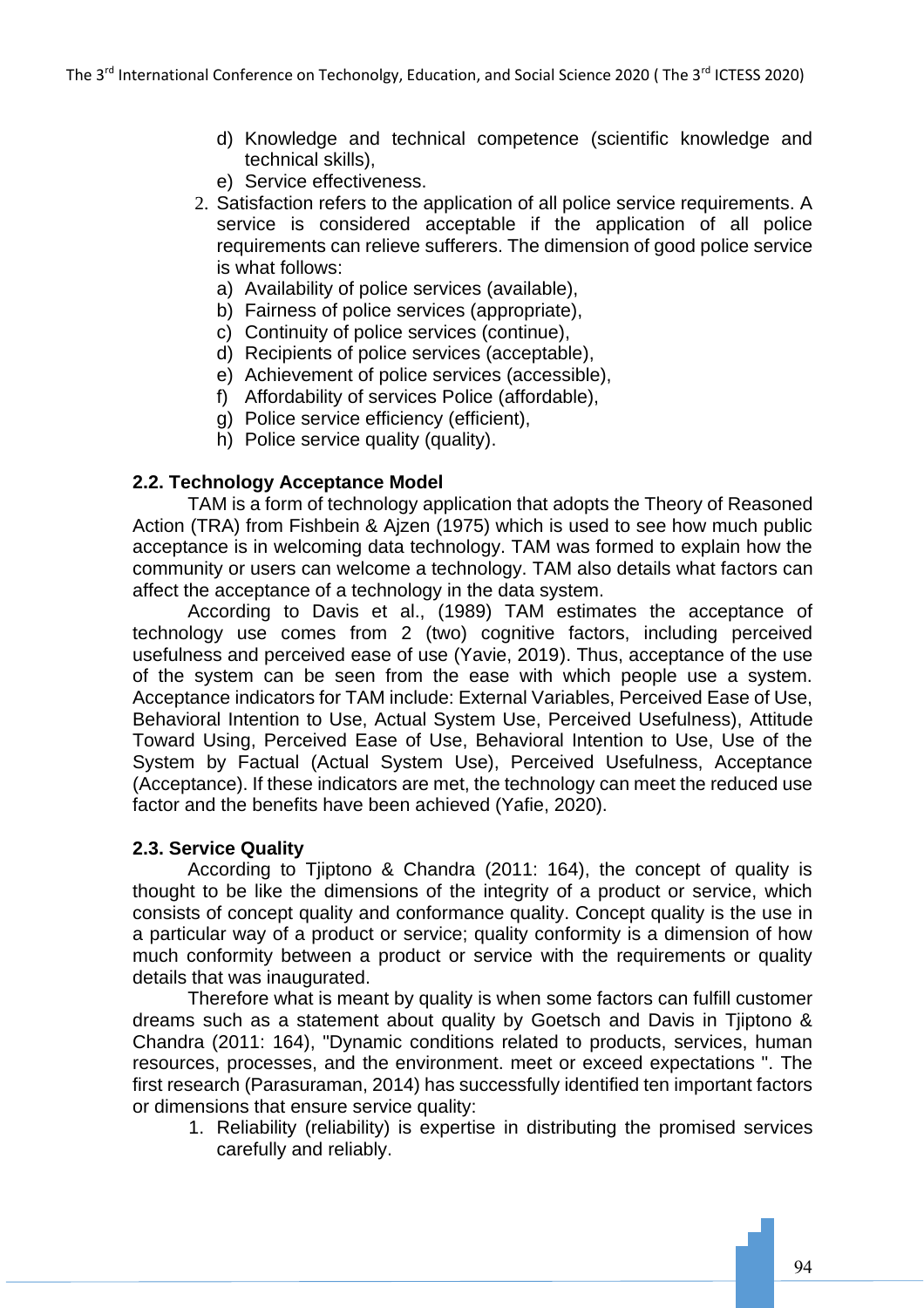- 2. Responsiveness (energy of understanding) is the willingness to help the community and deliver services in a flash.
- 3. Competence (competence) is the ability of expertise and insight needed in order to be able to provide services needed by the community.
- 4. Access (access), is a relief to be contacted and met.
- 5. Courtesy (courtesy), is an act of courtesy, respect, attention, and friendliness of front line employees.
- 6. Communication (communication), is to share data with the community in a language they can understand, and always pay close attention to their suggestions and complaints.
- 7. Credibility (integrity), is an honest and trustworthy character.
- 8. Security (security), is free from threats, effects, or doubts.
- 9. Understanding know the customer (the expertise to rule the community), is trying to dominate the community and their desires.
- 10.Tangible(physical facts) is the performance of physical facilities, equipment, personnel, and communication materials.

## **2.4. EWOM (Electronic Word Of Mouth)**

EWOM is not purely interpersonal communication because it can be accessed by many people, but it is also not entirely mass communication because it is only aimed at certain people specifically. Schiffman and Kanuk (2010) define eWOM as a Word of Mouth which is conducted online. According to Jansen in Wijaya & Paramitha (2014), although it is similar to the form of WOM, eWOM offers various ways to exchange information, many of which are anonymously or in secret. This is done to provide geographic and temporal freedom, especially since eWOM has at least some of it permanent in writing. Another definition states that eWOM communication is a positive or negative statement made by potential communities, real people, or former communities about a product or company that can be accessed by many people or institutions via the internet (Hennig-Thurau, et al., 2004). the common thread between the two definitions of eWOM above. Among other things, eWOM is a WOM message that is conveyed through the internet and eWOM messages are conveyed by the public (potential people, real people and former communities).

Yi-Shuang Wu, et al., (2013) Electronic Word Of Mouth can be divided into three indicators, namely:

- 1. eWOM Quality can be seen from several aspects, including: a) The online review/comment is exact, b) The online review/comment is understandable, c) The online review/comment is helpful, d) The online review/comment is credible, e) The online review/comment has sufficient reasons supporting the opinions, f) In general, the quality of each online review/comment is high.
- 2. eWOM Quantity consists of several indicators: a) the number of online review/comment is large, inferring that the product is famous, b) the quantity of online review/comment information is excellent, inferring that the product has good sales, c) Highly ranking and recommendation, inferring that the product has good reputations.
- 3. Sender's Expertise consists of several indicators: a) The persons who provided online reviews/comments are experienced b) The persons who provided online reviews/comments have abundant knowledge toward the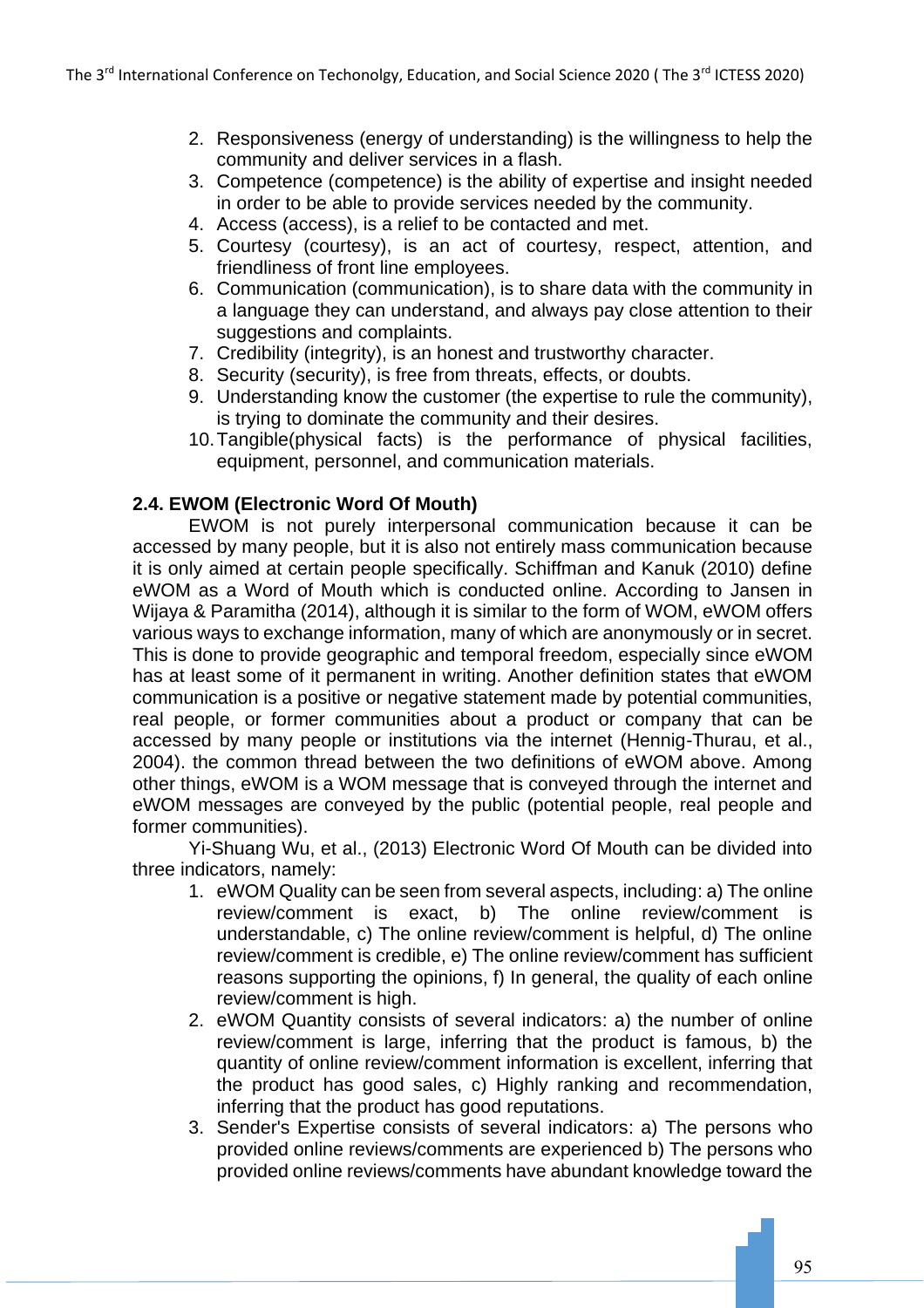product, c) The persons who provided online reviews/comments have the ability on judgment, d) This person provided some different ideas than other sources, e) This person mentioned some things had not considered.

| Variable                                            | <b>Operational Definitions</b>                                                                                                                                              | Indicators                                                                                                                                                                                                                                                                                                                                                             |  |
|-----------------------------------------------------|-----------------------------------------------------------------------------------------------------------------------------------------------------------------------------|------------------------------------------------------------------------------------------------------------------------------------------------------------------------------------------------------------------------------------------------------------------------------------------------------------------------------------------------------------------------|--|
| Technology<br><b>Acceptance Model</b><br>(TAM) (X1) | The Technology<br><b>Acceptance Model</b><br>(TAM) is a model that<br>can test the factors that<br>affect an information<br>system's acceptance.                            | 1. Perception<br>of<br>usefulness<br>2. Perceived<br>ease<br>οf<br>use<br>3. Attitude towards use<br>4. Interest<br>in service<br>behavior<br>5. Behavior to<br>keep<br>using<br>6. Real conditions<br>οf<br>use of the system                                                                                                                                         |  |
| Quality Service (X2)                                | A product and service<br>situation to satisfy<br>consumers' needs and<br>preferences and the<br>consistency of<br>balancing consumer<br>expectations                        | 1. Providing<br>satisfactory service<br>2. Responsiveness<br>in.<br>service<br>3. Providing good and<br>polite services<br>4. Providing accurate<br>information services<br>5. Completeness<br>0f<br>facilities<br>and<br>infrastructure                                                                                                                               |  |
| eWOM (X3)                                           | eWOM as an online<br>Word of Mouth                                                                                                                                          | 1. Intensity<br>2. Valence of Opinion<br>3. Content                                                                                                                                                                                                                                                                                                                    |  |
| Community<br>Satisfaction (Y)                       | Community satisfaction<br>is a feeling of<br>enjoyment or<br>dissatisfaction that is<br>affected by a product<br>or service that meets<br>its standards or<br>exceeds them. | 1. Service procedures<br>2. Terms of service<br>3. Clarity<br>of<br>service<br>officers<br>4. Discipline of service<br>officers<br>5. Responsibilities<br>of<br>service personnel<br>6. Ability<br>of<br>service<br>officers<br>7. Service speed<br>8. Justice gets service<br>9. Courtesy<br>and<br>friendliness of officers<br>10. Reasonableness of<br>service fees |  |

# **Table 1. Variable, Definitions, Indicators**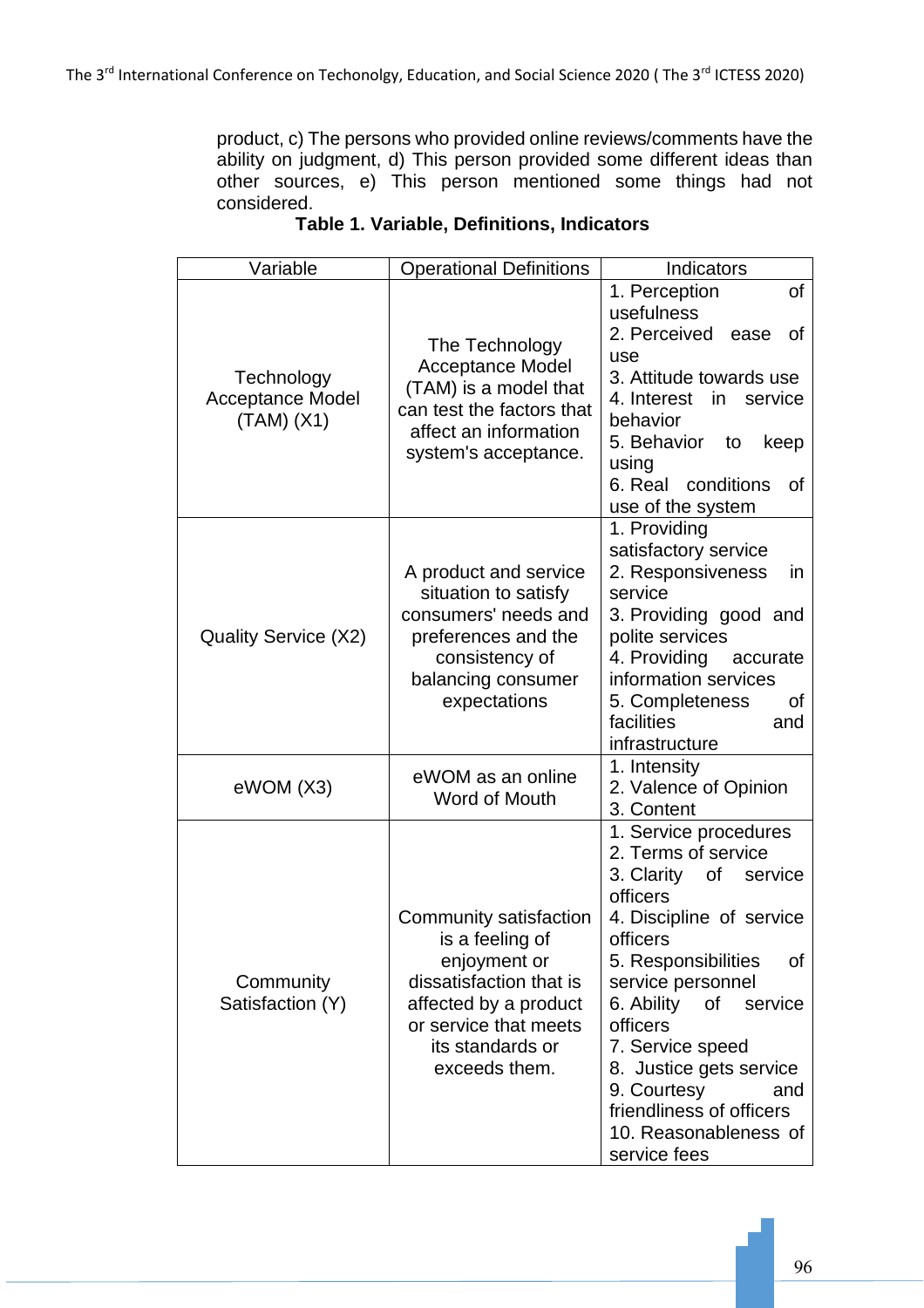|    |                      | 11. The certainty of |  |
|----|----------------------|----------------------|--|
|    |                      | service fees         |  |
| 3. | 12. The certainty of |                      |  |
|    | service schedules    |                      |  |
|    |                      | 13. Environmental    |  |
|    |                      | comfort              |  |
|    |                      | 14. Service safety   |  |

## **Research Methods**

This type of research used in this research is quantitative explanatory. According to (Sugiyono, 2015), explanatory research is a research where the researcher explains the causal bond due to the impact between variables through hypothesis testing. This research was conducted on the NTMC Korlantas Polri Contact Center Application. The population in this study was 10,000 people, where this number is taken from the number of devices that have download the NTMC Polri Contact Center application on the google play store as a need for public complaint services. The research sample was taken by using snowball sampling with the Slovin formula in order to obtain a sample of 100 people. Data analysis in this study used multiple linear regression analysis.

# **4. Result and Discussion**

## **4.1. Validity and Reliability Test**

## **4.1.1 Validity Test**

Based on validity test results, all values of r-count> r-table 0.05 for sample (n) 52 are 0.268, so that all instruments on all research variables are said to be valid. The results of the validity test are as follows:

| Variable                        | r-count     | r-table | <b>Explanation</b> |
|---------------------------------|-------------|---------|--------------------|
| <b>Technology Acceptance</b>    | 0.563-0.875 | 0.300   | Valid              |
| Model                           |             |         |                    |
| Service quality                 | 0.578-0.833 | 0.300   | Valid              |
| <b>Electronic Word of Mouth</b> | 0.436-0.865 | 0.300   | Valid              |
| Satisfaction                    | 0.629-0.898 | 0.300   | Valid              |

#### **Table 2 Validity Test**

## **4.1.2 Reliability Test**

Based on reliability test result, known that all Cronbach's Alpha valuesin the four variables are> 0.60, so that the above variables are said to be reliable. **Table 3 Reliability Test**

| Table 5 Reliability Test              |       |                    |  |  |  |
|---------------------------------------|-------|--------------------|--|--|--|
| Variable                              | Alpha | <b>Explanation</b> |  |  |  |
| <b>Technology Acceptance</b><br>Model | 0.885 | Reliable           |  |  |  |
| Service quality                       | 0.867 | Reliable           |  |  |  |
| <b>Electronic Word of Mouth</b>       | 0.895 | Reliable           |  |  |  |
| Satisfaction                          | 0.912 | Reliable           |  |  |  |

## **4.1.3 Descriptive Analysis**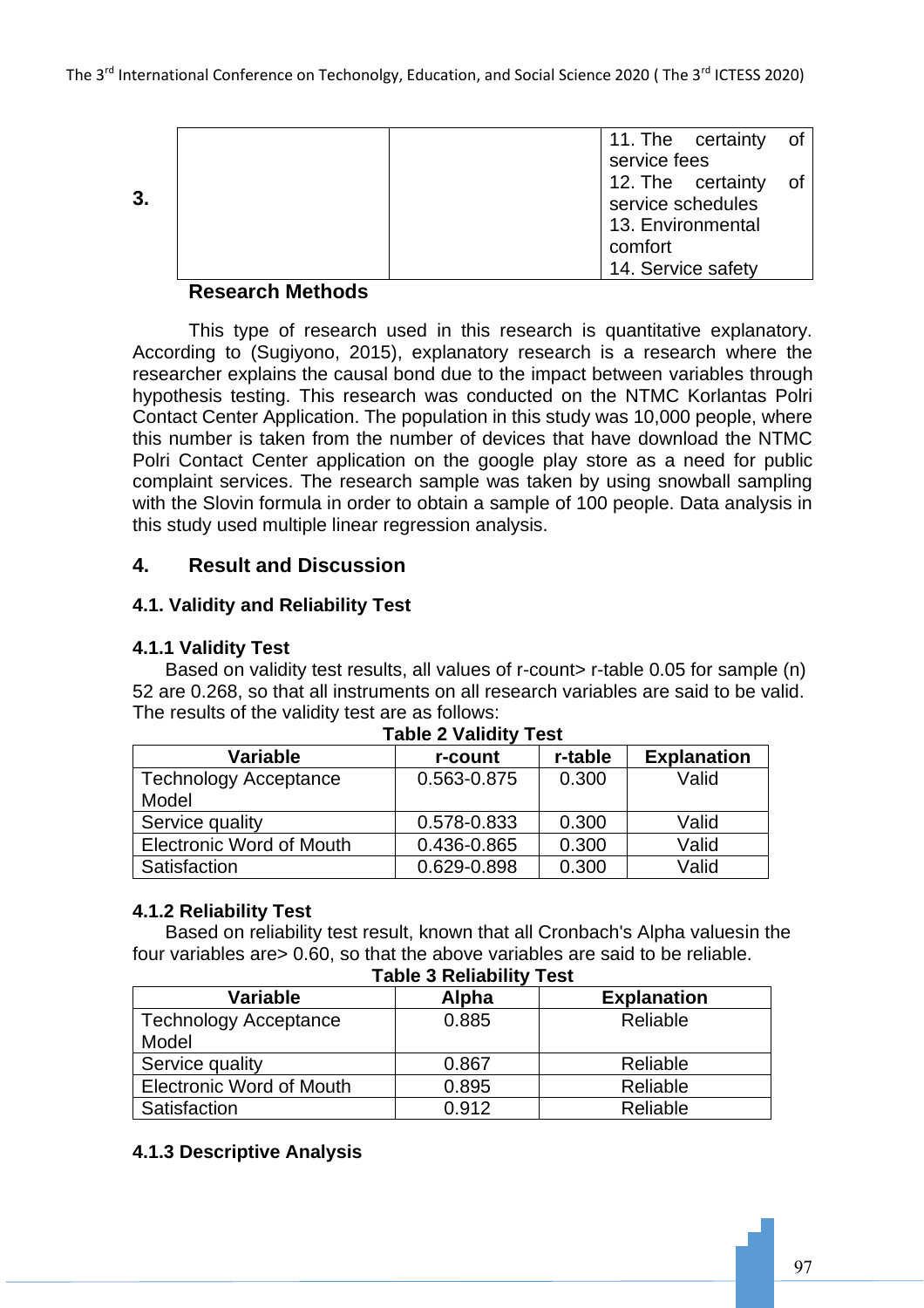The results of the descriptive analysis show that the Technology Acceptance Model variable is in the very high category, then for the variable Service Quality and Community Satisfaction it is in the high category, then the Electronic Word of Mouth is in the high enough category.

| Variable                              | Average<br>score | <b>Explanation</b> |
|---------------------------------------|------------------|--------------------|
| <b>Technology Acceptance</b><br>Model | 4.23             | Very high          |
| Service quality                       | 4.06             | High               |
| <b>Electronic Word of Mouth</b>       | 3.21             | High enough        |
| Satisfaction                          | 4.12             | High               |

## **Table 4 Descriptive Analysis**

#### **4.2. Classic assumption test**

#### **4.2.1 Normality test**

Based on normality test result, known that all Sig Z values> 0.05 so that the four variables above are said to be normally distributed. **Table 5 Normality test**

| raple 5 Normality test             |            |            |                    |  |
|------------------------------------|------------|------------|--------------------|--|
| Variable                           | Kolmogorov | <b>Sig</b> | <b>Explanation</b> |  |
|                                    | Smirnov    |            |                    |  |
| <b>Technology Acceptance Model</b> | 0.896      | 0.583      | Normal             |  |
| Service quality                    | 0.435      | 0.432      | Normal             |  |
| <b>Electronic Word of Mouth</b>    | 0.532      | 0.623      | Normal             |  |
| Satisfaction                       | 0.637      | 0.754      | Normal             |  |

## **4.2.2 Multicollinearity Test**

The results show that the Tolerance value> 0.10 and the VIF value <10 which indicates that there is no multicollinearity of the research data. **Table 6 Multicollinearity Test**

| <b>Variable</b>                  | <b>Tolerance</b> | <b>VIF</b> | <b>Explanation</b>   |  |
|----------------------------------|------------------|------------|----------------------|--|
| Technology<br>Acceptance   0.821 |                  | 1.534      | Nonmultikolinieritas |  |
| Model                            |                  |            |                      |  |
| Service quality                  | 0.823            | 1.445      | Nonmultikolinieritas |  |
| <b>Electronic Word of Mouth</b>  | 0.832            | 1.653      | Nonmultikolinieritas |  |

## **4.2.3 Heteroscedasticity Test**

Heteroscedasticity test results can be seen in the table below: **Figure 1 Heteroscedasticity test**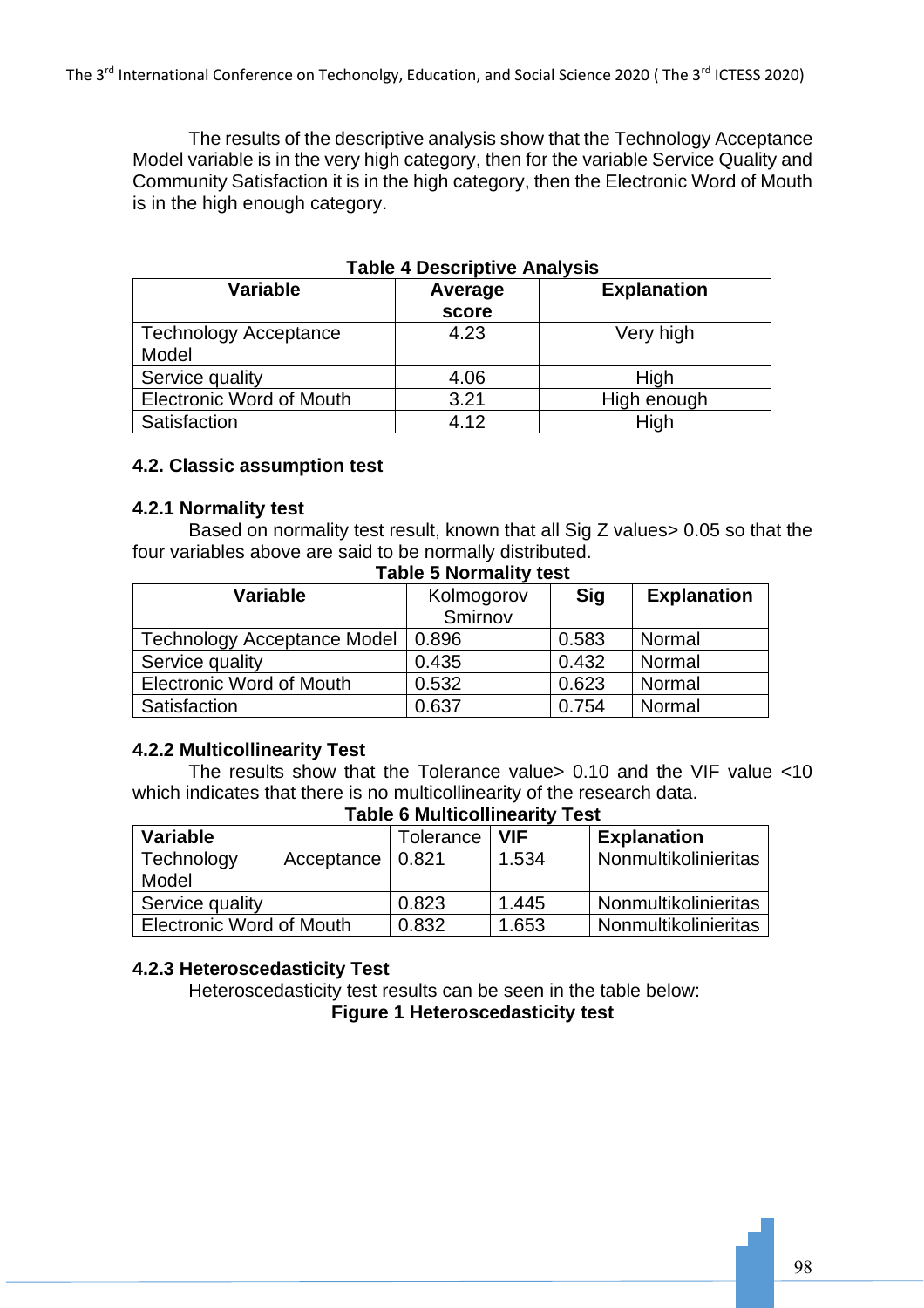The 3<sup>rd</sup> International Conference on Techonolgy, Education, and Social Science 2020 (The 3<sup>rd</sup> ICTESS 2020)



The results of the heteroscedasticity test for the independent variable on the dependent variable show that the dots are spread above and below zero. The dots spread out and do not form a certain regular pattern so that it can be concluded that in the regression model heteroscedasticity does not occur.

| <b>Table 7 Regression Test</b>  |             |       |         |                    |  |
|---------------------------------|-------------|-------|---------|--------------------|--|
| Variable                        | <b>Beta</b> | Sig   | t-count | <b>Explanation</b> |  |
| Constanta                       | 0.153       |       |         |                    |  |
| <b>Technology Acceptance</b>    | 0.642       | 0.000 | 3.120   | Positive           |  |
| Model                           |             |       |         | Significant        |  |
| Service quality                 | 0.311       | 0.000 | 2.730   | Positive           |  |
|                                 |             |       |         | Significant        |  |
| <b>Electronic Word of Mouth</b> | 0.087       | 0.231 | 1.156   | Non significant    |  |
| F count                         | 7.453       |       |         |                    |  |
| Sig                             | 0.000       |       |         |                    |  |
| $R^2$                           | 0.564       |       |         |                    |  |

## **4.3 Regression Test**

The multiple linear test results can be seen in the table below.

- a. The Technology Acceptance Model variable regression coefficient is 0.642; This means that if other independent variables are fixed in value and the Technology Acceptance Model variable has increased by 1 unit, then public satisfaction will increase by 0.642. The coefficient is positive and the significance value is less than 0.05, which means that there is a positive and significant effect of the Technology Acceptance Model on community satisfaction.
- b. Service Quality variable regression coefficient of 0.311; This means that if the other independent variables are fixed in value and the Service Quality variable has increased by 1 unit, then public satisfaction will increase by 0.311. The coefficient is positive and the significance value is less than 0.05, which means that there is a positive and significant effect of Service Quality on community satisfaction.
- c. The regression coefficient for the Electronic Word of Mouth variable is 0.087; This means that if other independent variables have a fixed value and the Electronic Word of Mouth variable has increased by 1 unit, then public satisfaction will increase by 0.087. The coefficient is positive and the significance value is greater than 0.05, meaning that there is no effect of the Electronic Word of Mouth on public satisfaction.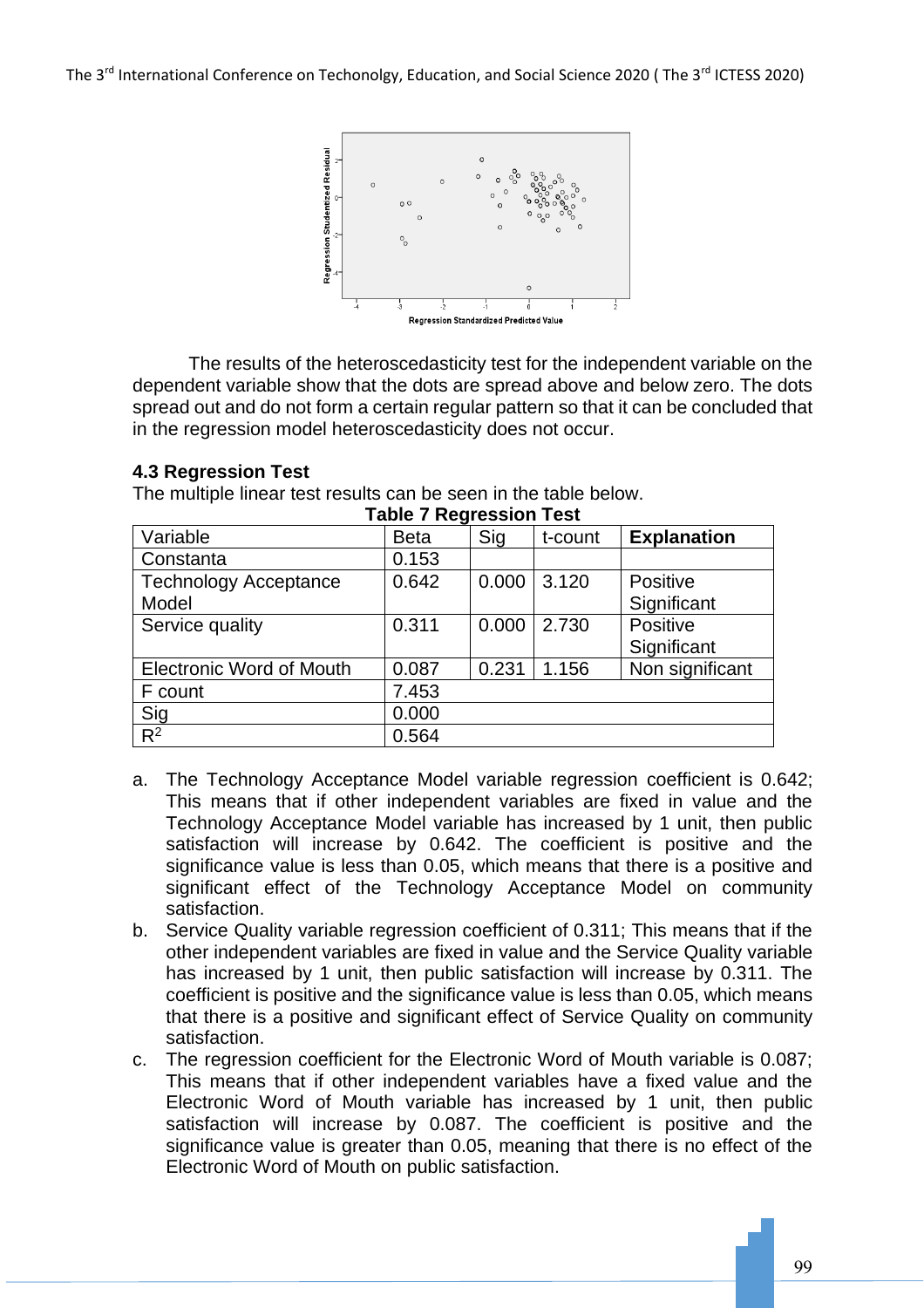- d. The results of the F statistical test obtained a statistical value of f counting 7,453 and a significance value of 0,000 where this result is greater than F table (2.74) at n of 100 so that Ho is rejected, which can be concluded that there is a simultaneous significant effect of all independent variables on community satisfaction .
- e. Based on the results of the R Square test of 0.564 or (56.4%). This shows that the percentage of the contribution of the influence of the independent variables on community satisfaction is 56.4%. While the remaining 45.6% is influenced or explained by other variables not included in this research model.

# **5. Discussion**

The results showed that the Technology Acceptance Model and service quality had a positive and significant effect on community satisfaction. Meanwhile, eWom has no effect on community satisfaction. Public attitudes towards data technology systems have an important role in the successful implementation of technology. The advancement of technological attitudes should receive special attention in the conditions of information technology applications. Technical factors, attitudes, atmosphere and technology society personnel need to be considered before technology is implemented. The arrival of the latest technology can generate a response in society, both positive and negative responses.

Acceptance of technology can be interpreted as the attitude of society to support a technology by using this technology. The quality of a technology's application system is an application that is attached to the application system to meet needs. If people who use the system feel that the quality of the NTMC Contact Center application system is the best, they will be satisfied using the application system. If the quality of system data continues to improve, it will have an impact on increasing the level of public satisfaction with the application system.

Based on the validity and reliability tests for the Technology Acceptance Model, eWOM and service quality variables, the test results are valid and reliable. Based on the results of descriptive analysis, the Technology Acceptance Model variable is in the very high category, the Service Quality and Community Satisfaction variables are in the high category, then the Electronic Mouth Word is in the quite high category.

Adjusted R Square in this study has a value of 0.564 or 56.4%, this can be seen in table 7, which means that the effect of independent variables on community satisfaction is 56.4%. While the remaining 45.6%. This or the fact by other variables not included in the research model. Based on the F test, the variables Technology Acceptance Model, Quality Service and electronic Word of Mouth have a simultaneous significant effect on community satisfaction.

## **6. Conclusion**

The findings showed that there was a strong and important impact on group satisfaction with the Technology Acceptance Model component. In addition, the electronic word of mouth component does not affect community satisfaction. The variable service quality has a positive and significant impact on community satisfaction.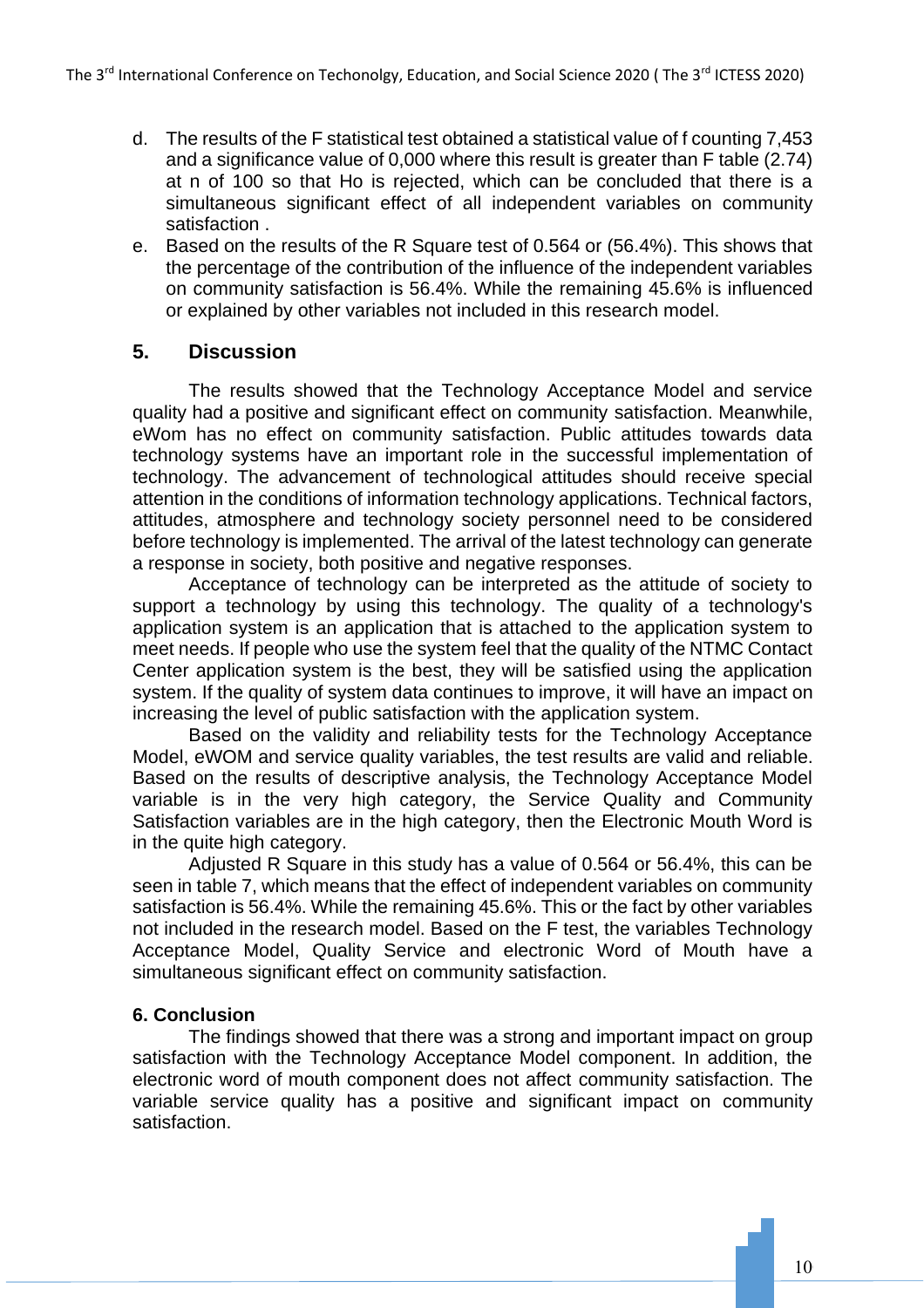The 3<sup>rd</sup> International Conference on Techonolgy, Education, and Social Science 2020 (The 3<sup>rd</sup> ICTESS 2020)

# **References**

- Ajzen, I., & Fishbein, M. 2015. *Belief, Attitude, Intention, and Behavior: An Introduction to Theory and Research*. Addison-Wesley.
- Akbar, Robby Nur., A. Z. dan S. 2016. *Pengaruh Kualitas Pelayanan Terhadap Kepuasan Pelanggan ( Studi pada Nasabah Prioritas PT. AIA Financial cabang Malang, Jawa Timur )*. Administrasi Bisnis (JAB), 30(1).
- Arikunto, S. 2015. *Prosedur Penelitian Suatu pendekatan Praktek*. Rineka Cipta.
- Bateson, H. 2016. *Service Marketing, International Edition 4e*. Cengage Learning.
- Charo, N., Sharma, P, Shaikh, S., Haseeb, Abdul., Sufya, M.Z. 2015. *Determining the Impact of Ewom on Brand Image and Purchase Intention through Adoption of Online Opinions*. Journal of Humanities and Management Science, Vol. 3, Issue 1.
- Davis, F. D., Gahtani, S. A., Matthews, J., & Kochtanek, S. 1989. *User Acceptance of Computer Technology: A Comparison of Two Theoritical Models.* Management Science, 35(8), 982–1002.
- Fishbein, M., & Ajzen, I. 1975. *Belief, Attitude, Intention, and Behavior: An Introduction to Theory and Research, Reading*. Addison-Wesley.
- Goldsmith, R.E. & Horowitz, D. 2006. *Measuring motivations for online opinion seeking." Journal of Interactive Advertising*, 6(2). Available online at: [http://www.jiad.org](http://www.jiad.org/)
- Hennig-Thurau, T., Gwinner, K.P., Walsh, G. & Gremler, D.D. 2004. *Electronic word-of-mouth via consumer-opinion platforms: what motivates consumers to articulate themselves on the internet?.* Journal of Interactive Marketing.
- Hoffman, K. D., & Bateson, J. E. 1997. *Essentials of Service Marketing Florida*.
- Jalilvand, M. R. 2012. *The Effect of Electronic Word of Mouth On Brand Image and Purchase Intention: An Empirical Study in the Automobile Industry in Iran.* Marketing Intelligence & Planning, Vol. 30 Iss: 4 pp. 460 – 476.
- Jasfar, F. 2005. *Manajemen jasa: pendekatan terpadu*. Ghalia Indonesia.
- Mandasari. 2017. *Pengaruh perceived usefulness, perceived ease of use, dan kualitas layanan terhadap kepuasan untuk membangun loyalitas.* E-Jurnal Ekonomi Dan Bisnis Universitas Udayana, 6(10).
- Mowen. 2015. *Perilaku Konsumen dan Komunikasi Pemasaran*. Karangan Sutisna.
- Nasution, F. N. 2004. *Penggunaan Teknologi Informasi Berdasarkan Aspek Perilaku (Behavioral Aspect)*.
- Parasuraman. 2014. *The Behavioral Consequenses Of Service Quality New Jarsey: Prentince Hall.*
- Porwati, P. 2020. *Implementasi Kualitas Pelayanan Jasa Terhadap Kepuasan Pasien Pada Klinik As-Sakinah Tamansari Banyuwangi* (Doctoral dissertation, Universitas Muhammadiyah Jember).
- Schiffman & Kanuk. 2010. *Perilaku konsumen*. Edisi 7. Jakarta: Indeks
- Sugiyono. 2015. *Metode Penelitian Kuantitatif, Kualitatif, Dan R&D*. Alfabeta.
- Supranto. 2017. *Teknik Sampling untuk Survey dan Eksperimen*. Rineka Cipta.
- Tjiptono, F. 2011. *Manajemen & Strategi Merek*. Andi.
- Tjiptono, F., Chandra, Y., & Diana, A. 2004. *Marketing scales*. Penerbit Andi.
- Yamit, Z., & Viviria, V. 2012a. *Pengaruh Kinerja, Kepuasan Kerja dan Senioritas Perhadap Penetapan Gaji Karyawan di Perusahaan PT. Hero Supermarket, Tbk.*